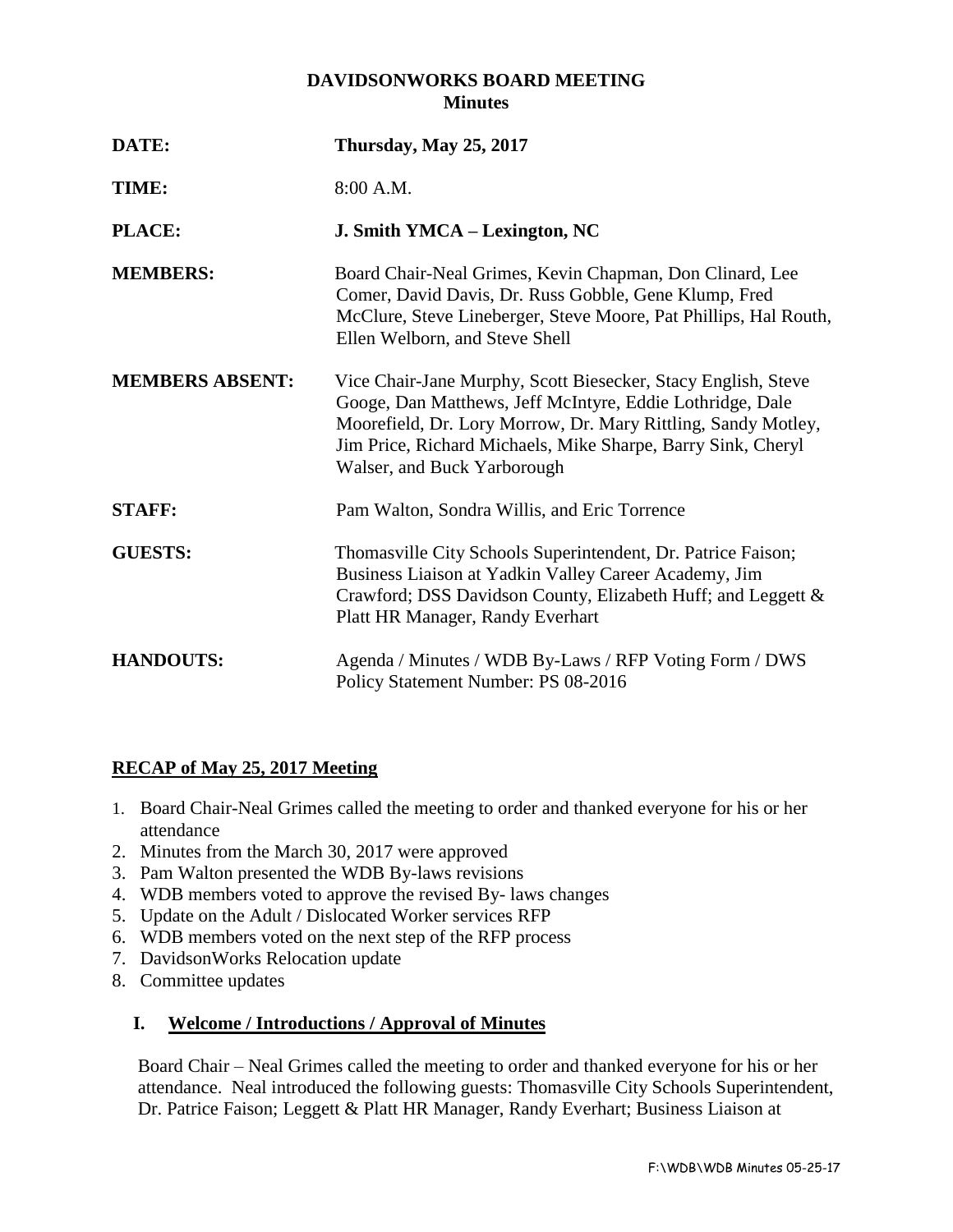Yadkin Valley Career Academy, Jim Crawford; and DSS Davidson County, Elizabeth Huff. Neal also announced that this would be Gene Klump's last Workforce Development Board meeting and thanked him for his many years of service.

Minutes from the March 30, 2017 meeting were approved.

### **II. Business Updates**

### *WDB By-Laws*

All WDB members received, via email a copy of the proposed changes to the by-laws, which are as follows:

- Article II. Section 1 WDB Membership
	- o Business Representatives (51%), including the Chair
	- o Labor Representatives (20%)
	- o (1) Adult Education/Literacy Representative
	- o (1) Vocational Rehabilitation Representative
	- o (1) Higher Education Representative
	- o (1) Wagner-Peyser Representative
	- o (1) Economic Development Representative
	- o Others as deemed appropriate by the Board

This follows WIOA law on required WDB membership.

- Article II. Section 3
	- o Three-year member appointments will be staggered so that a majority of memberships will not expire in any one given year. Expiration of terms shall be on June 30 of each respective year. Pam explained that DavidsonWorks WDB has always used staggered terms for their membership, but it needs to be written in the by-laws.
- Article III. Section 1
	- o Officers Pam stated during an Executive Committee meeting the members voted to remove 2nd Vice-Chair as an officer. It has been years since the Board has filled this position and saw no need to leave it in the by-laws.
- Article I. Section 2
	- Section 2
	- o Pam asked the permission of the Board to update the principal location of DavidsonWorks in the by-laws when the Lexington office moves.

The Board members voted to approve the changes as presented, and approved to update the principal location without another vote once the move is complete.

## *Adult / Dislocated Worker RFP*

Neal shared with the WDB that every year DavidsonWorks has to release a RFP for Adult /Dislocated Workers and One-Stop Service Provider. This RFP is for entities interested in providing services for job seekers, including training customers, career counseling, and operating the resource rooms. DavidsonWorks has been releasing bids for Adult / Dislocated Worker since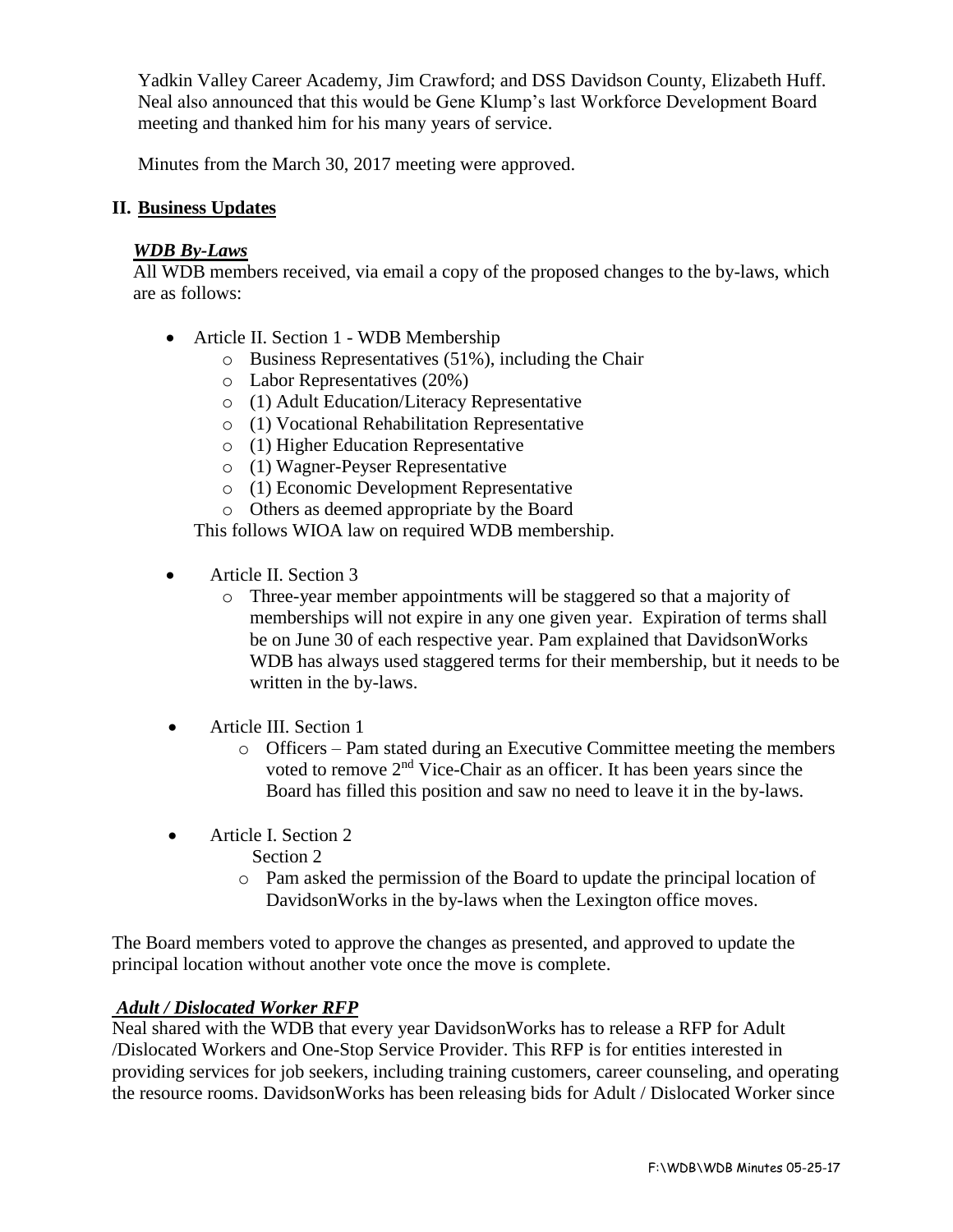2014, but has always had a failed procurement, because no providers have ever submitted a bid. Each year, in the past, the Board has voted to determine if the RFP should be re-released, or to request a waiver to continue providing services to customers in house.

Neal explained that DavidsonWorks has followed all requirements in releasing the RFP, but still did not receive any bids. The proposal was sent out region-wide as the release of the RFP for PY2017 went out in conjunction with the other boards that make up TriadWorks. In an effort to give providers every opportunity to submit a bid, the RFP was advertised not just in the local newspaper, but also in regional newspapers, which were local to other Boards. As in years past, the RFP was also sent to a bidder's list of program providers who had previously expressed interest in providing services.

DavidsonWorks had one agency to attend the bidder's conference, they asked questions, but their response was that there were not enough available funds to offer a bid.

Neal, allowed time for Q&A

Last year, DavidsonWorks received a waiver from the state in order to continue providing services in-house due to the failed procurement. Neal asked the WDB to decide whether to resubmit the RFP or request a waiver from the state to continue to operate services in house. WDB members were given a voting form that explained both options. The Board members were asked to vote by choosing an option of their choice and to sign and date. The WDB members also received a copy of the DWS Policy Statement Number: PS 08-2016 from the NC Department of Commerce, explaining the process of the waiver requirements in the event of a failed procurement.

Neal asked the WDB administrative assistant to send any WDB member who was not in attendance a voter's form along with supportive documents via email. Once votes are tallied, staff will move forward in the favor of the Board's vote.

### *Funding WIOA*

Neal thanked Board members for taking the time to write their Senators urging them to fully fund WIOA and several members had done so. The news has come that WIOA will be fully funded this program year. Neal received a thank you letter, thanking the board for their concern on this issue.

### *Business & Industry Updates*

#### *Lidl Hiring Event*

Pam informed the Board that the new grocery store chain is using the NCWorks Career Centers in Thomasville and Lexington to interview applicants for their two new locations in Davidson County. Over the last two weeks, Lidl has interviewed 235 people for 85 immediate openings. Lidl's starting pay for management is \$16.50 per hour, and \$12.00 per hour for sales associate. Pam said that Lidl's hiring process is organized and they are turning around interviewees about every 15-20 minutes. Once hired, they will send the employee to a training site in Mebane for a paid 5-week training. When Lidl trains their associates, they are trained to learn everything within the company. Lidl is planning to open their location in Thomasville first – summer 2017.